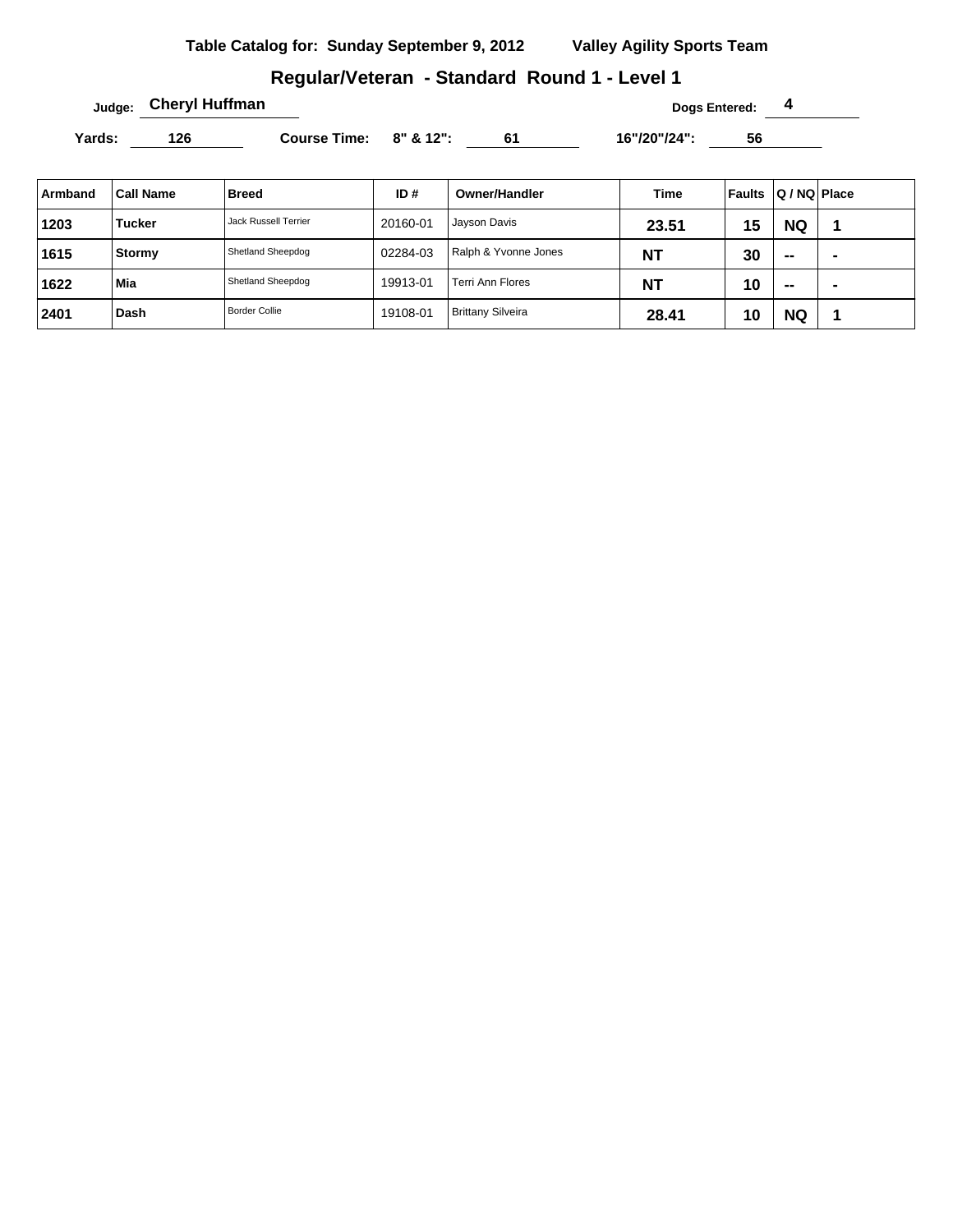### **Regular/Veteran - Standard Round 1 - Level 2**

**Judge: Cheryl Huffman Dogs Entered: 6** 

Yards: 161 **Course Time: 8" & 12":** 80 16"/20"/24": 70 16"/20"/24"

| Armband | <b>Call Name</b> | <b>Breed</b>         | ID#      | <b>Owner/Handler</b> | <b>Time</b> | Faults | Q / NQ Place             |   |
|---------|------------------|----------------------|----------|----------------------|-------------|--------|--------------------------|---|
| 1607    | ⊦Carson          | <b>Border Collie</b> | 15077-02 | Karen Stark          | 60.37       | 15     | <b>NQ</b>                |   |
| 1614    | Colton           | Australian Shepherd  | 18519-01 | Laura Noret          | 66.36       | 25     | <b>NQ</b>                | 3 |
| 1620    | Dot              | All American         | 01641-05 | Sara & Ray Rhodes    | <b>NT</b>   | 0      | $\sim$                   | - |
| 1628    | Zeena            | Poodle (Standard)    | 12218-02 | Diane Vargas         | 49.64       | 20     | <b>NQ</b>                | 2 |
| 2003    | Raizzin          | Collie (Rough)       | 02284-02 | Ralph & Yvonne Jones | <b>NT</b>   | 15     | $\overline{\phantom{a}}$ | - |
| 2009    | Wade             | <b>Border Collie</b> | 17364-03 | Lorraine Cirinelli   | <b>NT</b>   | 40     | $\overline{\phantom{a}}$ | - |

### **Enthusiast - Standard Round 1 - Level 2**

**Judge:** Cheryl Huffman **and Cheryl Huffman Dogs Entered:** 1 **Yards: 161 Course Time: 8" & 12": 85 16"/20"/24": 75** 

| Armband   | <b>Call Name</b> | <b>Breed</b>     | ID#      | <b>Owner/Handler</b> | Time  | <b>Faults</b> | $ Q/NQ $ Place |  |
|-----------|------------------|------------------|----------|----------------------|-------|---------------|----------------|--|
| $12405$ T | Rombauer         | Golden Retriever | 18714-01 | Amy Lacy             | 70.31 | 20            | <b>NG</b>      |  |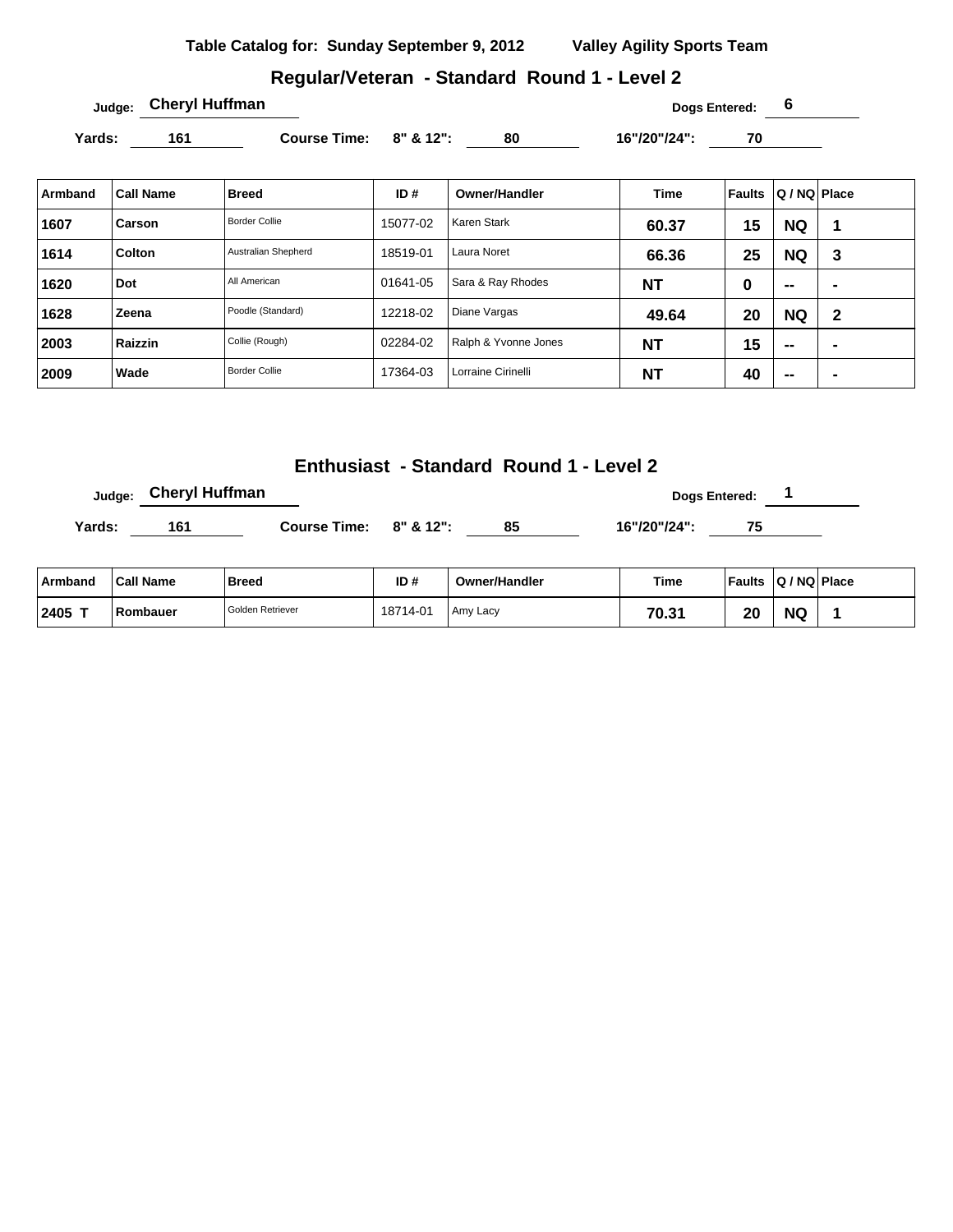# **Regular/Veteran - Standard Round 1 - Level 3**

**Judge: Cheryl Huffman Dogs Entered: 9** 

**Yards: 161 Course Time: 8" & 12": 75 16"/20"/24": 65** 

| Armband | <b>Call Name</b>  | <b>Breed</b>                     | ID#      | Owner/Handler              | Time  | <b>Faults</b> | Q / NQ Place |             |
|---------|-------------------|----------------------------------|----------|----------------------------|-------|---------------|--------------|-------------|
| 803     | Ruby              | Welsh Corgi (Pembroke)           | 07900-02 | Nancy Rico                 | 39.43 | 80            | <b>NQ</b>    | 1           |
| 1603    | Vegas             | Golden Retriever                 | 03193-03 | Mary & Dwight Whatley      | 52.96 | 0             | Q            | 1           |
| 1609    | Drummer           | Shetland Sheepdog                | 16496-02 | Penny Larson               | 45.14 | 20            | <b>NQ</b>    | 4           |
| 1612    | ∣Skye             | <b>Border Collie</b>             | 02137-03 | Suzanne & Michael Andersen | 56.90 | 0             | Q            | $\mathbf 2$ |
| 1617    | Dock              | Nova Scotia Duck Tolling Retriev | 10202-04 | Wendy Johansen             | 59.10 | 0             | Q            | 3           |
| 1624 V  | Riley             | All American                     | 18061-01 | Monica Salusky             | 58.93 | 45            | <b>NQ</b>    |             |
| 2005    | <b>Bennington</b> | Australian Shepherd              | 02811-03 | Jo Ann Gritz               | 81.76 | 51            | <b>NQ</b>    | 3           |
| 2008    | <b>Mimi</b>       | Australian Shepherd              | 17364-02 | Lorraine Cirinelli         | 46.38 | 0             | Q            | 1           |
| 2019 V  | Will              | Australian Shepherd              | 17364-01 | Lorraine Cirinelli         | 35.91 | 10            | <b>NQ</b>    | $\mathbf 2$ |

## **Enthusiast - Standard Round 1 - Level 3**

|               | <b>Cheryl Huffman</b><br>Judge: |                              |      |    | Dogs Entered: 2<br>16"/20"/24":<br>70 |  |   |  |
|---------------|---------------------------------|------------------------------|------|----|---------------------------------------|--|---|--|
| Yards:        | 161                             | Course Time: $8''$ & $12"$ : |      | 80 |                                       |  |   |  |
|               |                                 |                              |      |    |                                       |  |   |  |
| $\sim$ $\sim$ | - - - - -                       |                              | -- - | .  | $-$                                   |  | . |  |

| ⊦Armband | <b>Call Name</b> | <b>Breed</b>         | ID#      | <b>Owner/Handler</b> | Time  | ∣ Faults | $ Q/NQ $ Place |  |
|----------|------------------|----------------------|----------|----------------------|-------|----------|----------------|--|
| 1625     | <b>Banio</b>     | <b>Border Collie</b> | 19160-01 | Sandra Holley        | 58.67 |          |                |  |
| 1626     | <b>Minnie</b>    | Whippet              | 19160-02 | Sandra Holley        | 74.80 |          | ч              |  |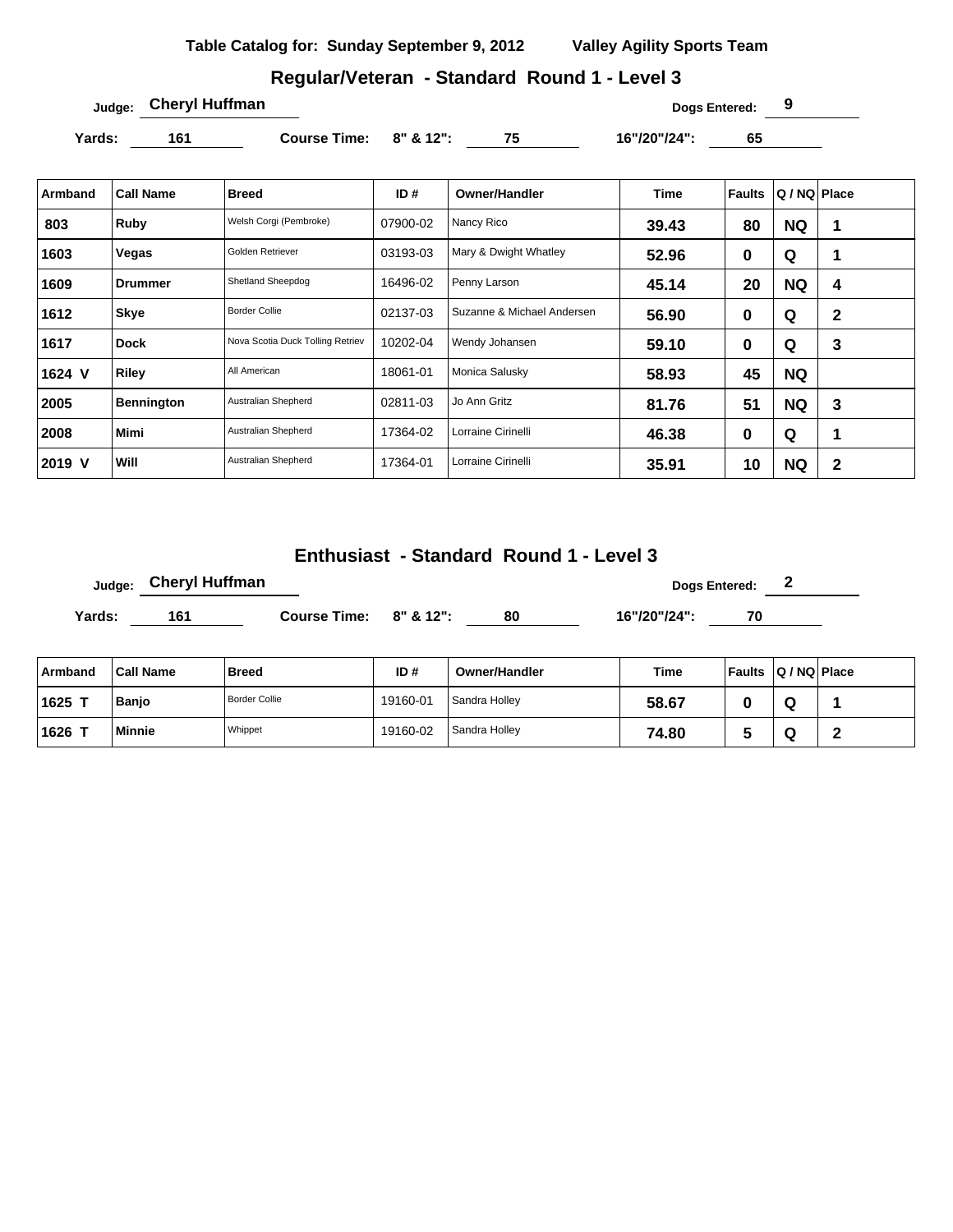### **Regular/Veteran - Standard Round 1 - Level 4**

Yards: 155 **Course Time: 8" & 12":** 66 16"/20"/24": 56

| Armband | <b>Call Name</b> | <b>Breed</b>                     | ID#      | <b>Owner/Handler</b> | Time          | Faults | Q / NQ   Place           |  |
|---------|------------------|----------------------------------|----------|----------------------|---------------|--------|--------------------------|--|
| 804     | Maggie           | Welsh Corgi (Pembroke)           | 04094-03 | Debra Kuykendall     | <b>ABSENT</b> | 0      | $\overline{\phantom{a}}$ |  |
| 1606    | <b>Flynn</b>     | <b>Border Collie</b>             | 07834-02 | Sandra Taylor        | 56.29         | 35     | <b>NQ</b>                |  |
| 1618    | River            | Nova Scotia Duck Tolling Retriev | 17232-02 | Caroline van der Wyk | <b>NT</b>     | 35     | $\overline{\phantom{a}}$ |  |
| 2001    | <b>Deenie</b>    | All American                     | 05414-02 | <b>Carol Bowers</b>  | <b>ABSENT</b> | 0      | --                       |  |
| 2402    | Quik             | <b>Border Collie</b>             | 01922-03 | Carlene Chandler     | 48.95         | 45     | <b>NQ</b>                |  |

#### **Enthusiast - Standard Round 1 - Level 4**

**Judge:** Cheryl Huffman **Dogs Entered:** 1

Yards: 155 **Course Time:** 8" & 12": 71 16"/20"/24": 61

| Armband       | <b>Call Name</b> | Breed     | ID#      | <b>Owner/Handler</b> | Time                 | <b>Faults</b> | Q / NQ Place |  |
|---------------|------------------|-----------|----------|----------------------|----------------------|---------------|--------------|--|
| $1805$ $\tau$ | Mia              | Chihuahua | 04420-02 | l Veronica Adrover   | c7<br>$^{\prime}.00$ |               |              |  |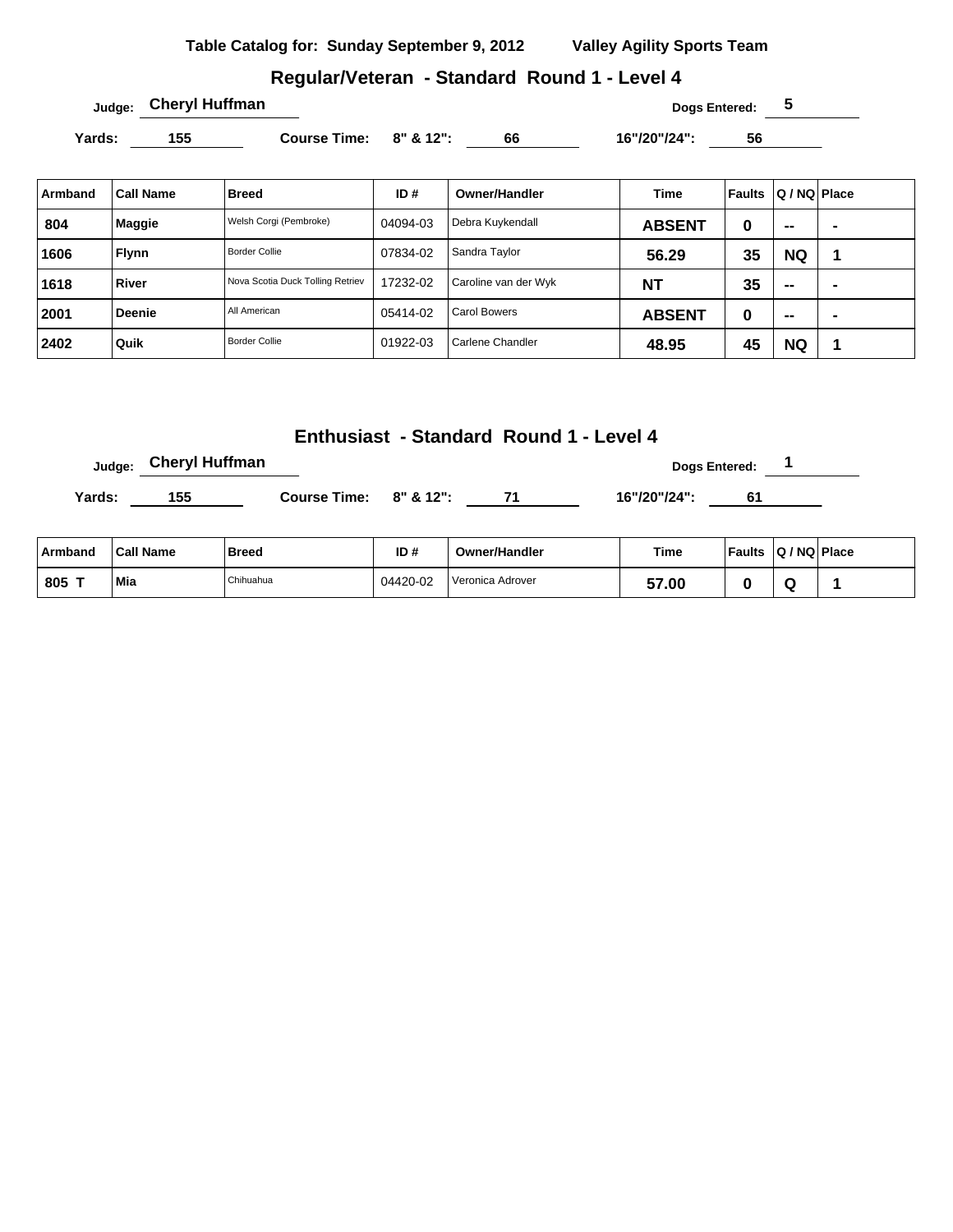# **Regular/Veteran - Standard Round 1 - Level 5**

**Judge: Cheryl Huffman Dogs Entered: 8** 

Yards: 155 **Course Time: 8" & 12":** 66 16"/20"/24": 56

| Armband | <b>Call Name</b> | Breed                    | ID#      | <b>Owner/Handler</b>          | <b>Time</b> | Faults | Q / NQ   Place    |              |
|---------|------------------|--------------------------|----------|-------------------------------|-------------|--------|-------------------|--------------|
| 1601    | Gemma            | <b>English Shepherd</b>  | 15027-02 | Toni Duralski                 | 57.96       | 1      | Q                 | 1            |
| 1604    | Montana          | Shetland Sheepdog        | 07990-03 | Gladys Pedigo                 | <b>NT</b>   | 30     | $-$               | ٠            |
| 1608    | <b>Nick</b>      | Shetland Sheepdog        | 16496-01 | Penny Larson                  | 51.38       | 5      | Q                 | $\mathbf 2$  |
| 1610    | <b>Winston</b>   | English Springer Spaniel | 08424-02 | Mary Palumbo                  | 60.90       | 14     | <b>NQ</b>         | 3            |
| 1611    | Reva             | Australian Shepherd      | 05925-04 | <b>Cherie Gessford</b>        | <b>NT</b>   | 20     | $\hspace{0.05cm}$ | ٠            |
| 1613    | Indy             | Poodle (Standard)        | 02319-03 | Monika Knutson                | 63.37       | 47     | <b>NQ</b>         | 4            |
| 2011 V  | Darby            | Labrador Retriever       | 03303-01 | Debbie McVay                  | 54.80       | 10     | <b>NQ</b>         | $\mathbf{2}$ |
| 2015 V  | <b>Riley</b>     | All American             | 08848-01 | Denice Sawatzky/H:Ralph Jones | 43.58       | 0      | Q                 |              |

# **Enthusiast - Standard Round 1 - Level 5**

|        | <sub>Judge:</sub> Cheryl Huffman |                              |      |              | <b>Dogs Entered:</b> |  |
|--------|----------------------------------|------------------------------|------|--------------|----------------------|--|
| Yards: | 155                              | Course Time: $8''$ & $12"$ : | - 71 | 16"/20"/24": | 61                   |  |
|        |                                  |                              |      |              |                      |  |

| ⊦Armband  | <b>Call Name</b> | <b>Breed</b>     | ID#      | <b>Owner/Handler</b> | Time  | <b>Faults</b> | $ Q/NQ $ Place |  |
|-----------|------------------|------------------|----------|----------------------|-------|---------------|----------------|--|
| $ 2016$ T | Tally            | Belgian Tervuren | 02333-02 | Nancy Smith          | 60.85 |               |                |  |